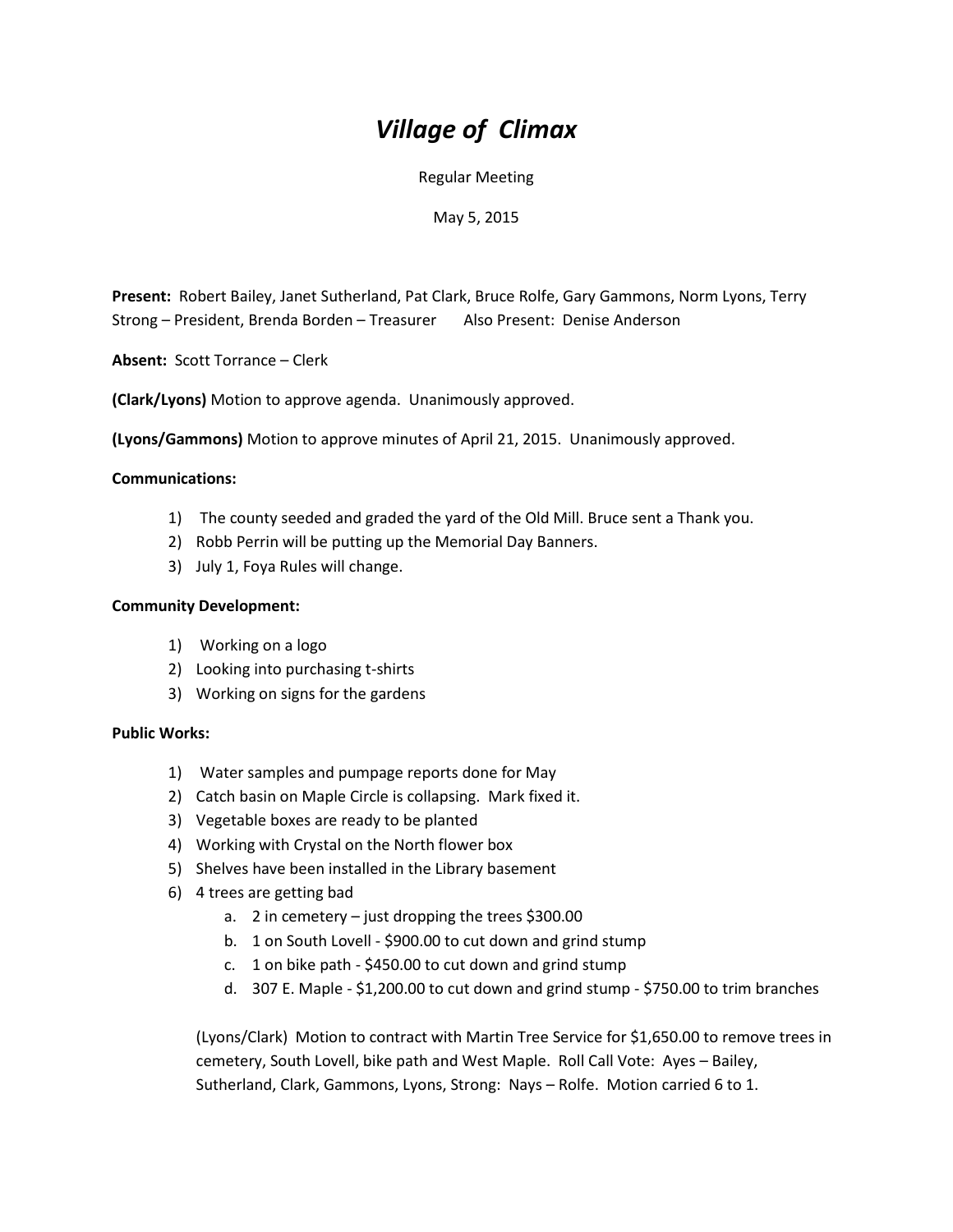#### **Water:** No Report

## **Parks/Cemetery/Library:**

- 1) Christmas lights from tree are down
- 2) Library Meeting:
	- a. Discussed the selves and mold
	- b. They received a grant for \$1,400.00 to purchase new books
	- c. Discussed a new computer program
	- d. Checking on licensing for Movies in the Park

## **Streets/Sidewalks:**

- 1) Kal County Road Commission would like to come out and evaluate our streets.
- 2) Need to look at the sidewalk on North Main. There are 3 missing sections.

## **Admin:**

- 1) Did some work cleaning up the hall and would like to have an open house on Memorial day.
- 2) Would like to moves some lines around the hall, so we can move around some of the equipment.
- 3) Computer tower is sounding bad. Looking into upgrading, possibly getting Cloud or a new Server.
- 4) Some capital improvements need to be done on the building
	- a. Front windows need to be fixed
	- b. Remove the board upfront and put something on the building
		- i. All posting will be posted in the window until something can be purchased.
	- c. Pat will paint the walls and desks
	- d. Lyster to come out and bid on the window at the hall

## **Law Enforcement/Fire:**

1) 13 Runs in April

## **Ordinances/Zoning:**

- 1) Lucas Pole no word on 111 S. Main
- 2) Keeping an eye on Selbee house to make sure they are maintaining the clean up.
- 3) The barn at the Selbee house is a dangerous building and a letter is to be sent with a numbers of days to get it fixed.